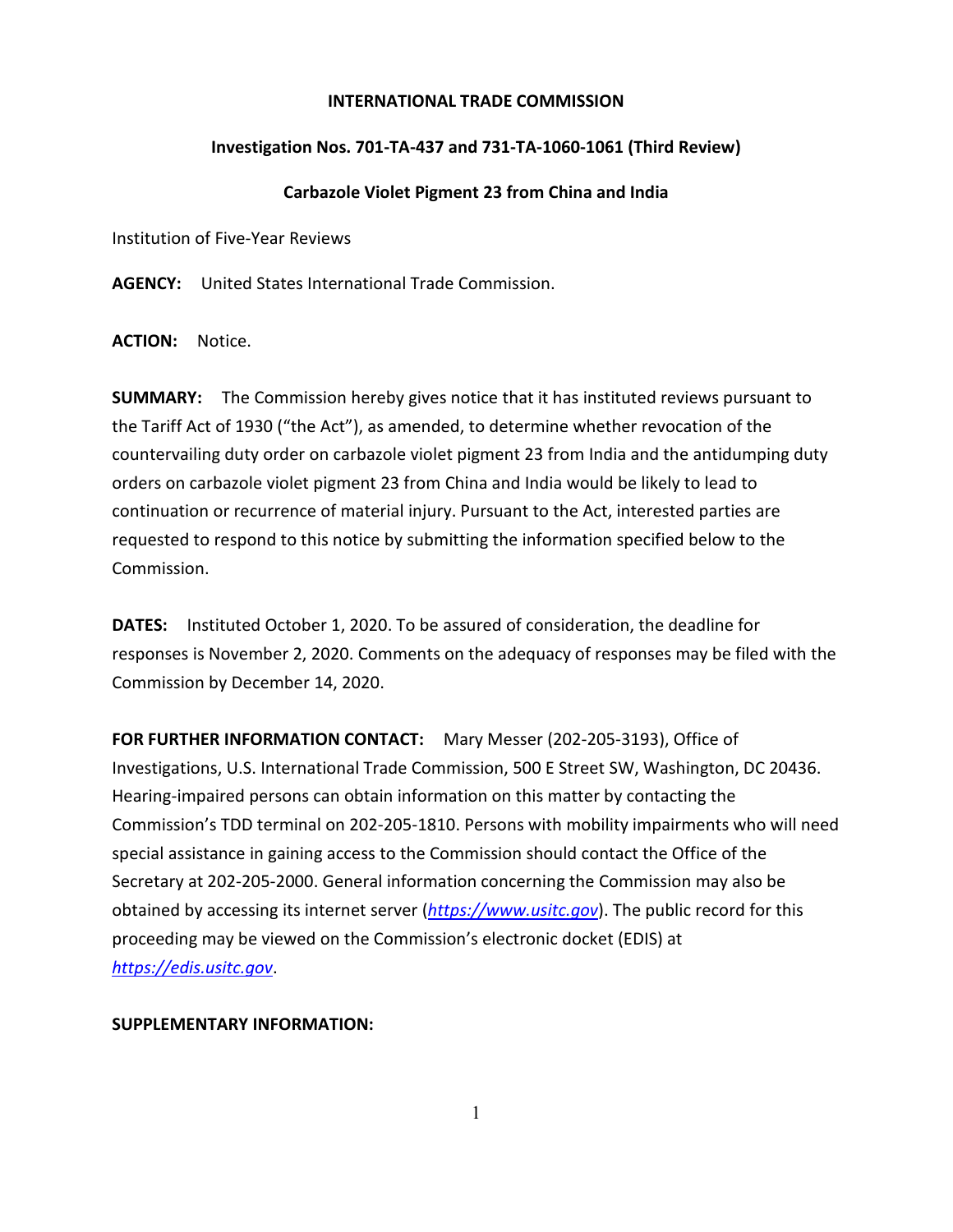Background.--On December 29, 2004, the Department of Commerce ("Commerce") issued a countervailing duty order on carbazole violet pigment 23 from India (69 FR 77995) and antidumping duty orders on carbazole violet pigment 23 from China (69 FR 77987) and India (69 FR 77988). Following first five-year reviews by Commerce and the Commission, effective May 27, 2010, Commerce issued a continuation of the countervailing duty order on imports of carbazole violet pigment 23 from India (75 FR 29719) and antidumping duty orders on imports of carbazole violet pigment 23 from China and India (75 FR 29718). Following second five-year reviews by Commerce and the Commission, effective November 17, 2015, Commerce issued a continuation of the countervailing duty order on imports of carbazole violet pigment 23 from India and antidumping duty orders on imports of carbazole violet pigment 23 from China and India (80 FR 71773). The Commission is now conducting third reviews pursuant to section 751(c) of the Act, as amended (19 U.S.C. 1675(c)), to determine whether revocation of the orders would be likely to lead to continuation or recurrence of material injury to the domestic industry within a reasonably foreseeable time. Provisions concerning the conduct of this proceeding may be found in the Commission's Rules of Practice and Procedure at 19 CFR Part 201, Subparts A and B, and 19 CFR Part 207, Subparts A and F. The Commission will assess the adequacy of interested party responses to this notice of institution to determine whether to conduct full or expedited reviews. The Commission's determinations in any expedited reviews will be based on the facts available, which may include information provided in response to this notice.

Definitions.--The following definitions apply to these reviews:

- (1) *Subject Merchandise* is the class or kind of merchandise that is within the scope of the five-year reviews, as defined by Commerce.
- (2) The *Subject Countries* in these reviews are China and India.
- (3) The *Domestic Like Product* is the domestically produced product or products which are like, or in the absence of like, most similar in characteristics and uses with, the *Subject Merchandise*. In its original determinations and its expedited first and second five-year review determinations, the Commission found a single *Domestic Like Product* comprised of both crude and finished carbazole violet pigment 23 that corresponds to Commerce's scope.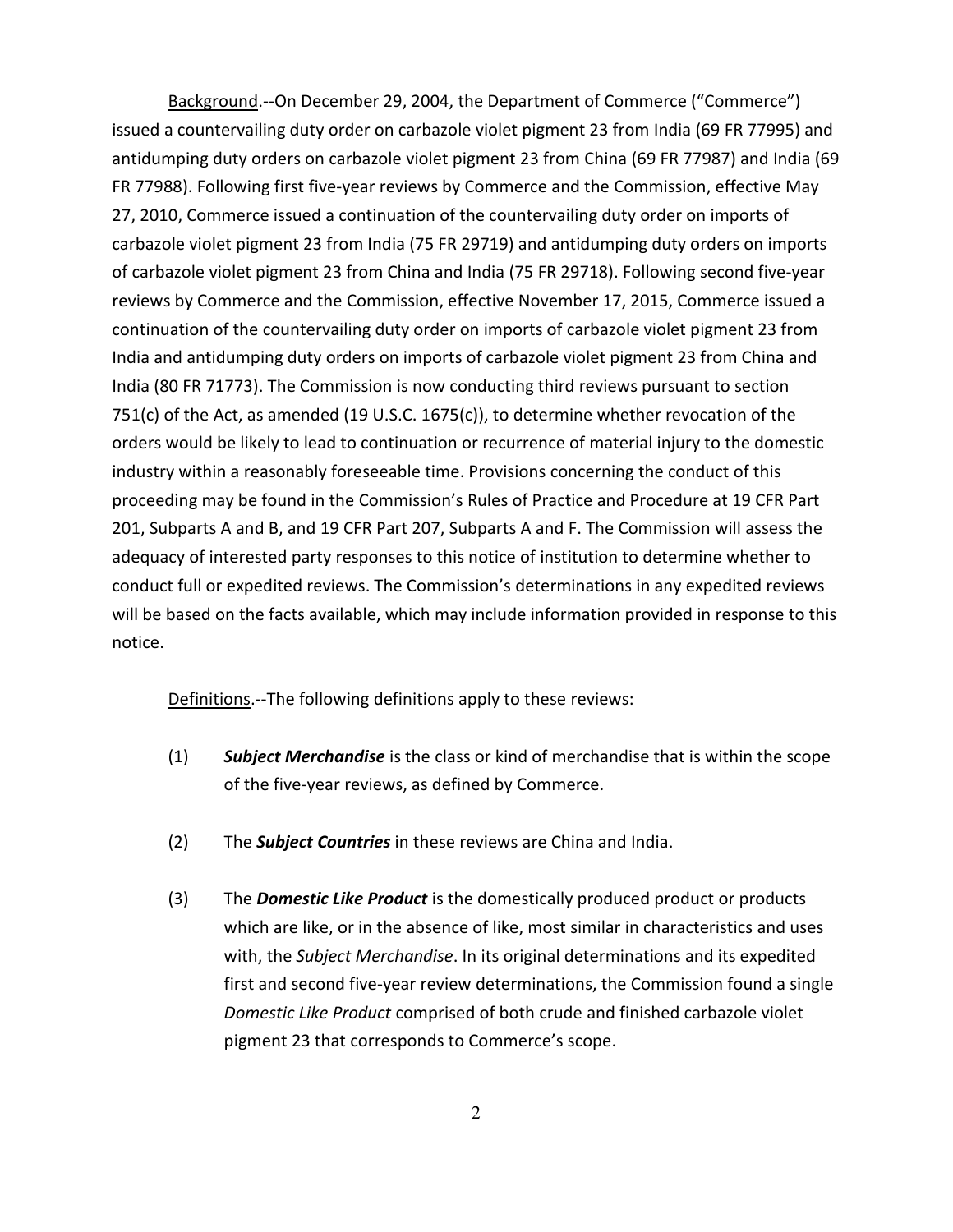- (4) The *Domestic Industry* is the U.S. producers as a whole of the *Domestic Like Product*, or those producers whose collective output of the *Domestic Like Product* constitutes a major proportion of the total domestic production of the product. In its original determinations and its expedited first and second fiveyear determinations, the Commission defined the *Domestic Industry* to include all producers of crude and finished carbazole violet pigment 23.
- (5) An *Importer* is any person or firm engaged, either directly or through a parent company or subsidiary, in importing the *Subject Merchandise* into the United States from a foreign manufacturer or through its selling agent.

Participation in the proceeding and public service list.--Persons, including industrial users of the *Subject Merchandise* and, if the merchandise is sold at the retail level, representative consumer organizations, wishing to participate in the proceeding as parties must file an entry of appearance with the Secretary to the Commission, as provided in § 201.11(b)(4) of the Commission's rules, no later than 21 days after publication of this notice in the *Federal Register*. The Secretary will maintain a public service list containing the names and addresses of all persons, or their representatives, who are parties to the proceeding.

Former Commission employees who are seeking to appear in Commission five-year reviews are advised that they may appear in a review even if they participated personally and substantially in the corresponding underlying original investigation or an earlier review of the same underlying investigation. The Commission's designated agency ethics official has advised that a five-year review is not the same particular matter as the underlying original investigation, and a five-year review is not the same particular matter as an earlier review of the same underlying investigation for purposes of 18 U.S.C. 207, the post-employment statute for Federal employees, and Commission rule 201.15(b) (19 CFR 201.15(b)), 79 FR 3246 (Jan. 17, 2014), 73 FR 24609 (May 5, 2008). Consequently, former employees are not required to seek Commission approval to appear in a review under Commission rule 19 CFR 201.15, even if the corresponding underlying original investigation or an earlier review of the same underlying investigation was pending when they were Commission employees. For further ethics advice on this matter, contact Charles Smith, Office of the General Counsel, at 202-205-3408.

Limited disclosure of business proprietary information (BPI) under an administrative protective order (APO) and APO service list.--Pursuant to § 207.7(a) of the Commission's rules,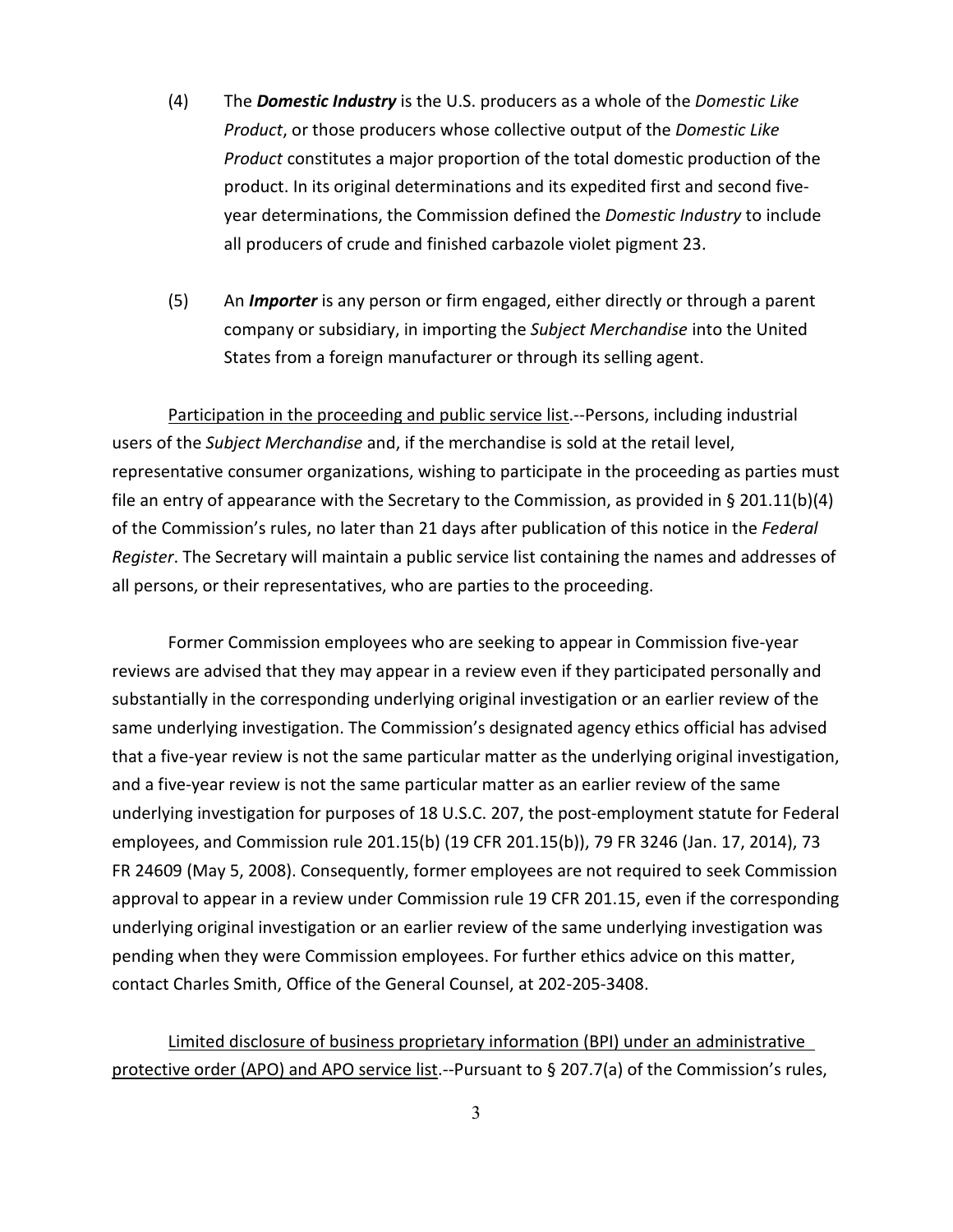the Secretary will make BPI submitted in this proceeding available to authorized applicants under the APO issued in the proceeding, provided that the application is made no later than 21 days after publication of this notice in the *Federal Register*. Authorized applicants must represent interested parties, as defined in 19 U.S.C. 1677(9), who are parties to the proceeding. A separate service list will be maintained by the Secretary for those parties authorized to receive BPI under the APO.

Certification.--Pursuant to § 207.3 of the Commission's rules, any person submitting information to the Commission in connection with this proceeding must certify that the information is accurate and complete to the best of the submitter's knowledge. In making the certification, the submitter will acknowledge that information submitted in response to this request for information and throughout this proceeding or other proceeding may be disclosed to and used: (i) by the Commission, its employees and Offices, and contract personnel (a) for developing or maintaining the records of this or a related proceeding, or (b) in internal investigations, audits, reviews, and evaluations relating to the programs, personnel, and operations of the Commission including under 5 U.S.C. Appendix 3; or (ii) by U.S. government employees and contract personnel, solely for cybersecurity purposes. All contract personnel will sign appropriate nondisclosure agreements.

Written submissions.--Pursuant to § 207.61 of the Commission's rules, each interested party response to this notice must provide the information specified below. The deadline for filing such responses is November 2, 2020. Pursuant to § 207.62(b) of the Commission's rules, eligible parties (as specified in Commission rule 207.62(b)(1)) may also file comments concerning the adequacy of responses to the notice of institution and whether the Commission should conduct expedited or full reviews. The deadline for filing such comments is December 14, 2020. All written submissions must conform with the provisions of § 201.8 of the Commission's rules; any submissions that contain BPI must also conform with the requirements of §§ 201.6, 207.3, and 207.7 of the Commission's rules. The Commission's *Handbook on Filing Procedures*, available on the Commission's website at

[https://www.usitc.gov/documents/handbook\\_on\\_filing\\_procedures.pdf,](https://www.usitc.gov/documents/handbook_on_filing_procedures.pdf) elaborates upon the Commission's procedures with respect to filings. Also, in accordance with §§ 201.16(c) and 207.3 of the Commission's rules, each document filed by a party to the proceeding must be served on all other parties to the proceeding (as identified by either the public or APO service list as appropriate), and a certificate of service must accompany the document (if you are not a party to the proceeding you do not need to serve your response).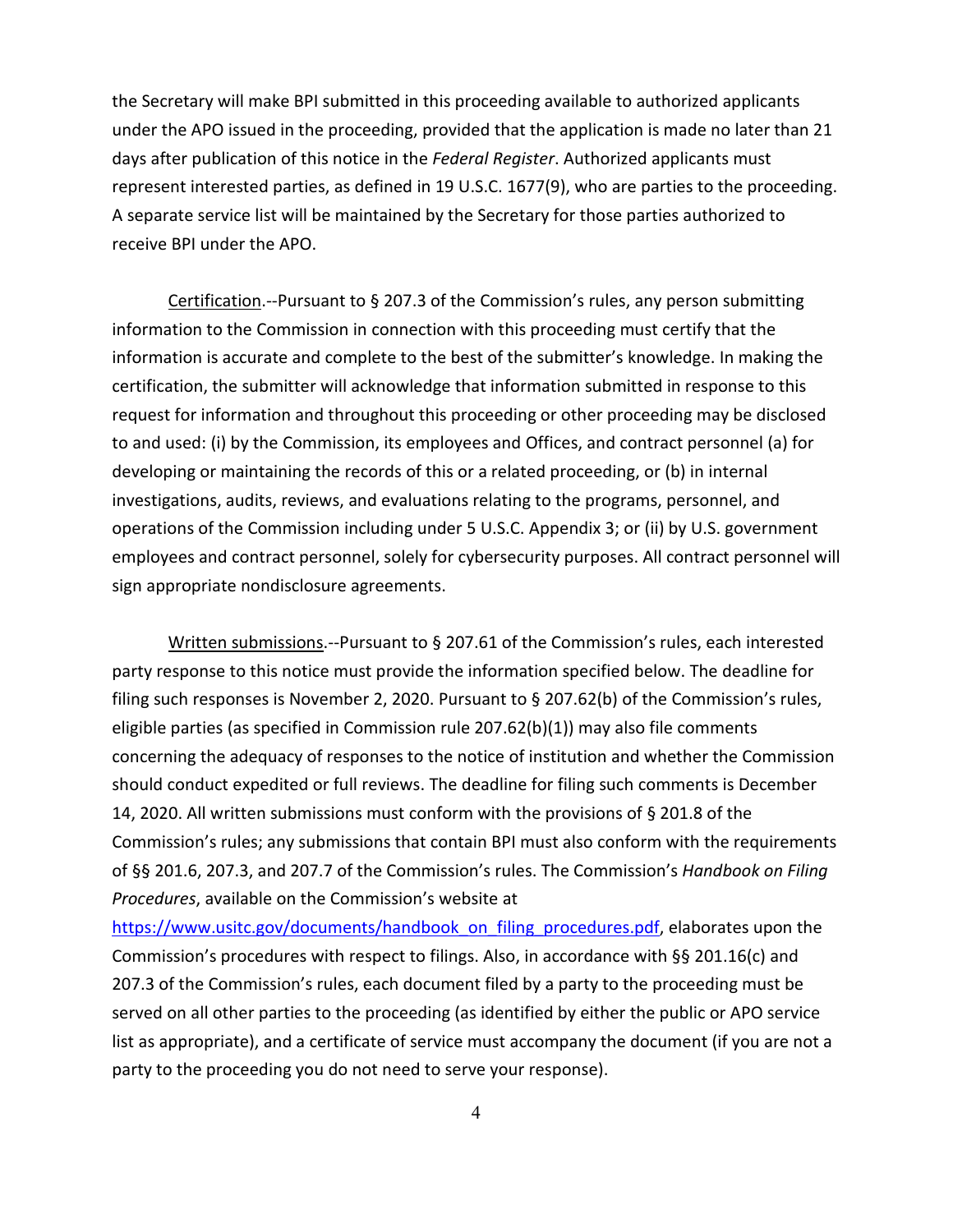Please note the Secretary's Office will accept only electronic filings at this time. Filings must be made through the Commission's Electronic Document Information System (EDIS, [https://edis.usitc.gov\)](https://edis.usitc.gov/). No in-person paper-based filings or paper copies of any electronic filings will be accepted until further notice.

No response to this request for information is required if a currently valid Office of Management and Budget ("OMB") number is not displayed; the OMB number is 3117 0016/USITC No. 20-5-472, expiration date June 30, 2023. Public reporting burden for the request is estimated to average 15 hours per response. Please send comments regarding the accuracy of this burden estimate to the Office of Investigations, U.S. International Trade Commission, 500 E Street SW, Washington, DC 20436.

Inability to provide requested information.--Pursuant to § 207.61(c) of the Commission's rules, any interested party that cannot furnish the information requested by this notice in the requested form and manner shall notify the Commission at the earliest possible time, provide a full explanation of why it cannot provide the requested information, and indicate alternative forms in which it can provide equivalent information. If an interested party does not provide this notification (or the Commission finds the explanation provided in the notification inadequate) and fails to provide a complete response to this notice, the Commission may take an adverse inference against the party pursuant to § 776(b) of the Act (19 U.S.C. 1677e(b)) in making its determinations in the reviews.

**INFORMATION TO BE PROVIDED IN RESPONSE TO THIS NOTICE OF INSTITUTION:** If you are a domestic producer, union/worker group, or trade/business association; import/export *Subject Merchandise* from more than one *Subject Country*; or produce *Subject Merchandise* in more than one *Subject Country*, you may file a single response. If you do so, please ensure that your response to each question includes the information requested for each pertinent *Subject Country.* As used below, the term "firm" includes any related firms.

- (1) The name and address of your firm or entity (including World Wide Web address) and name, telephone number, fax number, and E-mail address of the certifying official.
- (2) A statement indicating whether your firm/entity is an interested party under 19 U.S.C. 1677(9) and if so, how, including whether your firm/entity is a U.S. producer of the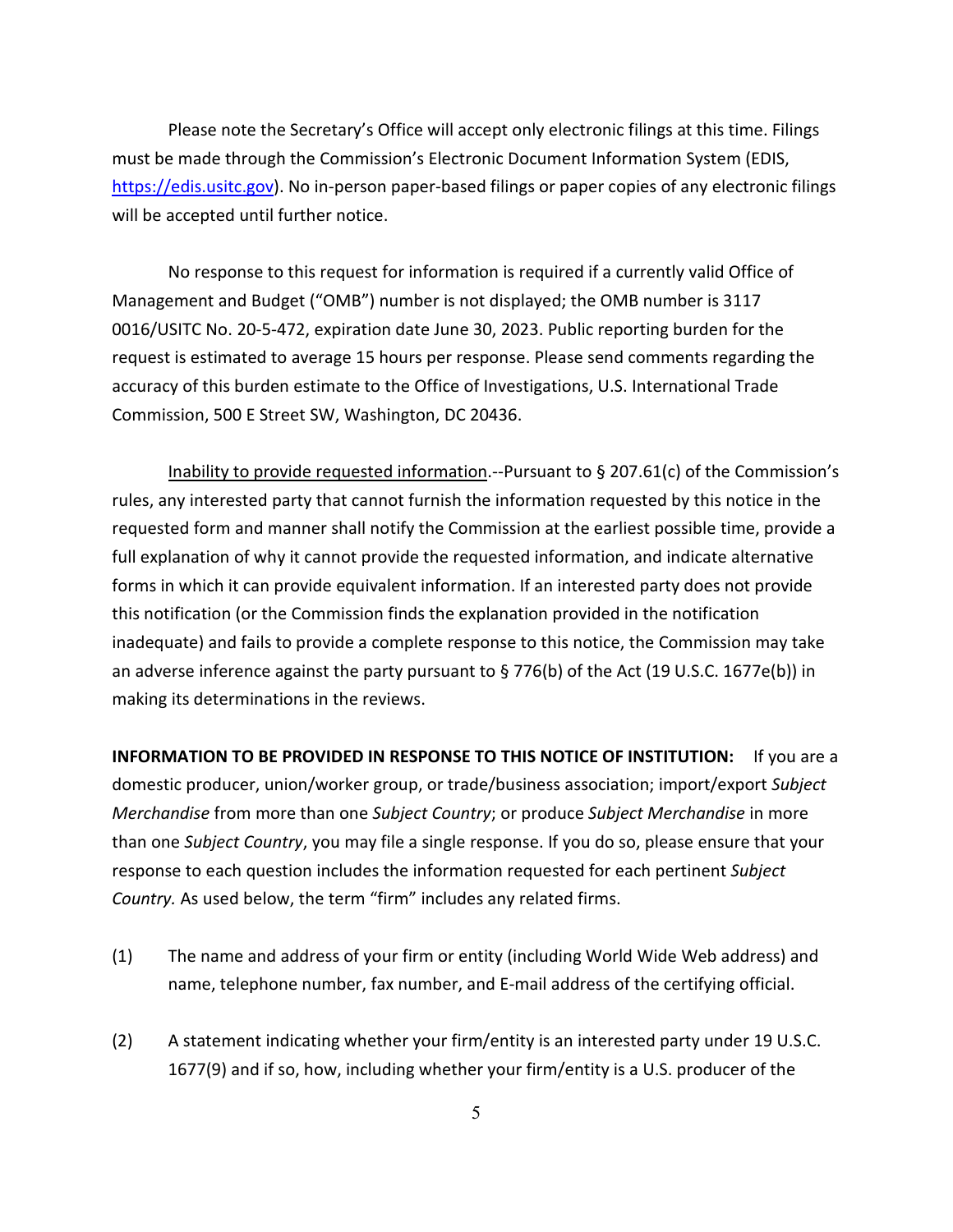*Domestic Like Product*, a U.S. union or worker group, a U.S. importer of the *Subject Merchandi*se, a foreign producer or exporter of the *Subject Merchandise*, a U.S. or foreign trade or business association (a majority of whose members are interested parties under the statute), or another interested party (including an explanation). If you are a union/worker group or trade/business association, identify the firms in which your workers are employed or which are members of your association.

- (3) A statement indicating whether your firm/entity is willing to participate in this proceeding by providing information requested by the Commission.
- (4) A statement of the likely effects of the revocation of the antidumping and countervailing duty orders on the *Domestic Industry* in general and/or your firm/entity specifically. In your response, please discuss the various factors specified in section 752(a) of the Act (19 U.S.C. 1675a(a)) including the likely volume of subject imports, likely price effects of subject imports, and likely impact of imports of *Subject Merchandise* on the *Domestic Industry*.
- (5) A list of all known and currently operating U.S. producers of the *Domestic Like Product*. Identify any known related parties and the nature of the relationship as defined in section 771(4)(B) of the Act (19 U.S.C. 1677(4)(B)).
- (6) A list of all known and currently operating U.S. importers of the *Subject Merchandise* and producers of the *Subject Merchandise* in each *Subject Country* that currently export or have exported *Subject Merchandise* to the United States or other countries after 2014.
- (7) A list of 3-5 leading purchasers in the U.S. market for the *Domestic Like Product* and the *Subject Merchandise* (including street address, World Wide Web address, and the name, telephone number, fax number, and E-mail address of a responsible official at each firm).
- (8) A list of known sources of information on national or regional prices for the *Domestic Like Product* or the *Subject Merchandise* in the U.S. or other markets.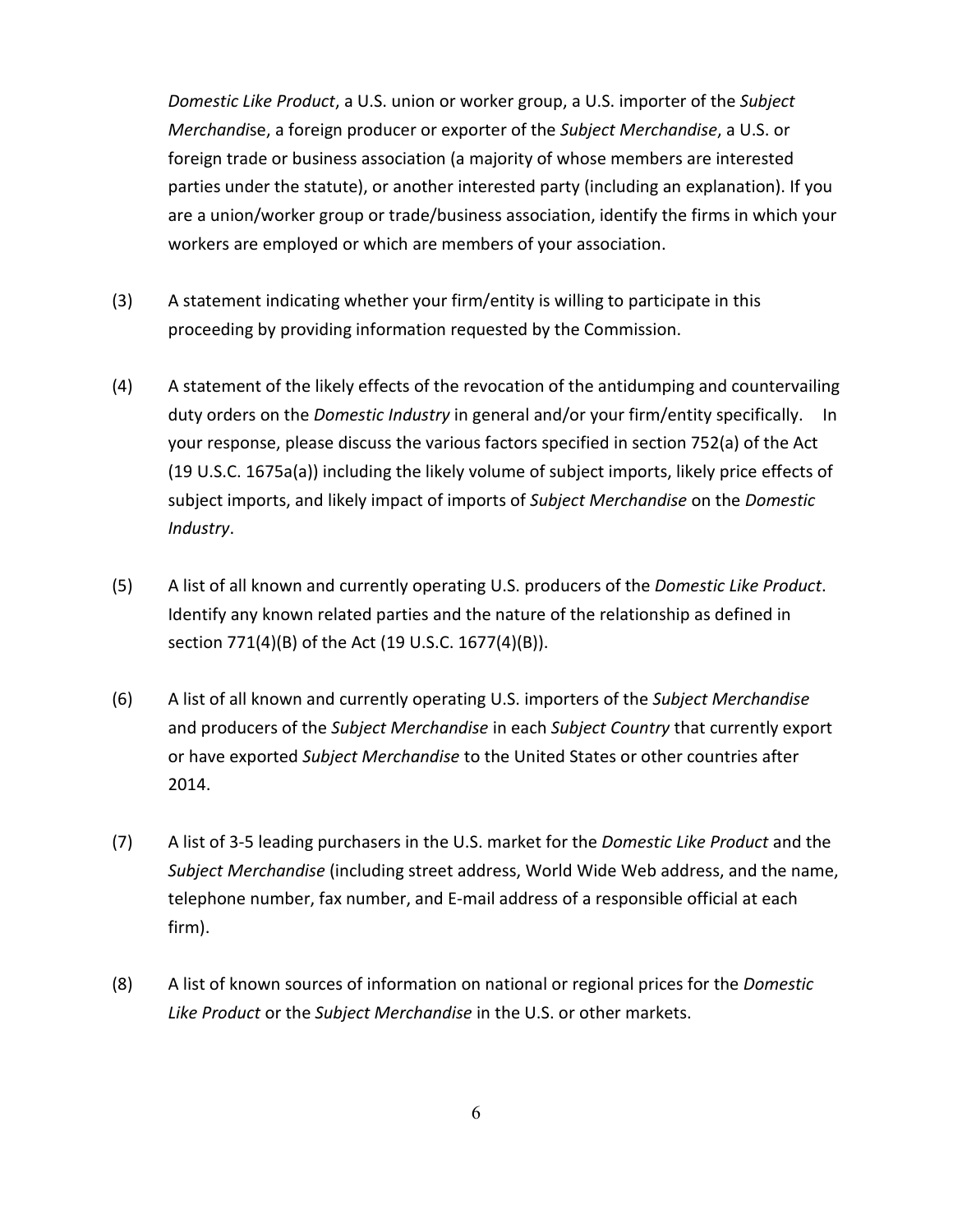- (9) If you are a U.S. producer of the *Domestic Like Product*, provide the following information on your firm's operations on that product during calendar year 2019, except as noted (report quantity data in pounds and value data in U.S. dollars, f.o.b. plant). If you are a union/worker group or trade/business association, provide the information, on an aggregate basis, for the firms in which your workers are employed/which are members of your association.
	- (a) Production (quantity) and, if known, an estimate of the percentage of total U.S. production of the *Domestic Like Product* accounted for by your firm's(s') production;
	- (b) Capacity (quantity) of your firm to produce the *Domestic Like Product* (that is, the level of production that your establishment(s) could reasonably have expected to attain during the year, assuming normal operating conditions (using equipment and machinery in place and ready to operate), normal operating levels (hours per week/weeks per year), time for downtime, maintenance, repair, and cleanup, and a typical or representative product mix);
	- (c) the quantity and value of U.S. commercial shipments of the *Domestic Like Product* produced in your U.S. plant(s);
	- (d) the quantity and value of U.S. internal consumption/company transfers of the *Domestic Like Product* produced in your U.S. plant(s); and
	- (e) the value of (i) net sales, (ii) cost of goods sold (COGS), (iii) gross profit, (iv) selling, general and administrative (SG&A) expenses, and (v) operating income of the *Domestic Like Product* produced in your U.S. plant(s) (include both U.S. and export commercial sales, internal consumption, and company transfers) for your most recently completed fiscal year (identify the date on which your fiscal year ends).
- (10) If you are a U.S. importer or a trade/business association of U.S. importers of the *Subject Merchandise* from any *Subject Country*, provide the following information on your firm's(s') operations on that product during calendar year 2019 (report quantity data in pounds and value data in U.S. dollars). If you are a trade/business association, provide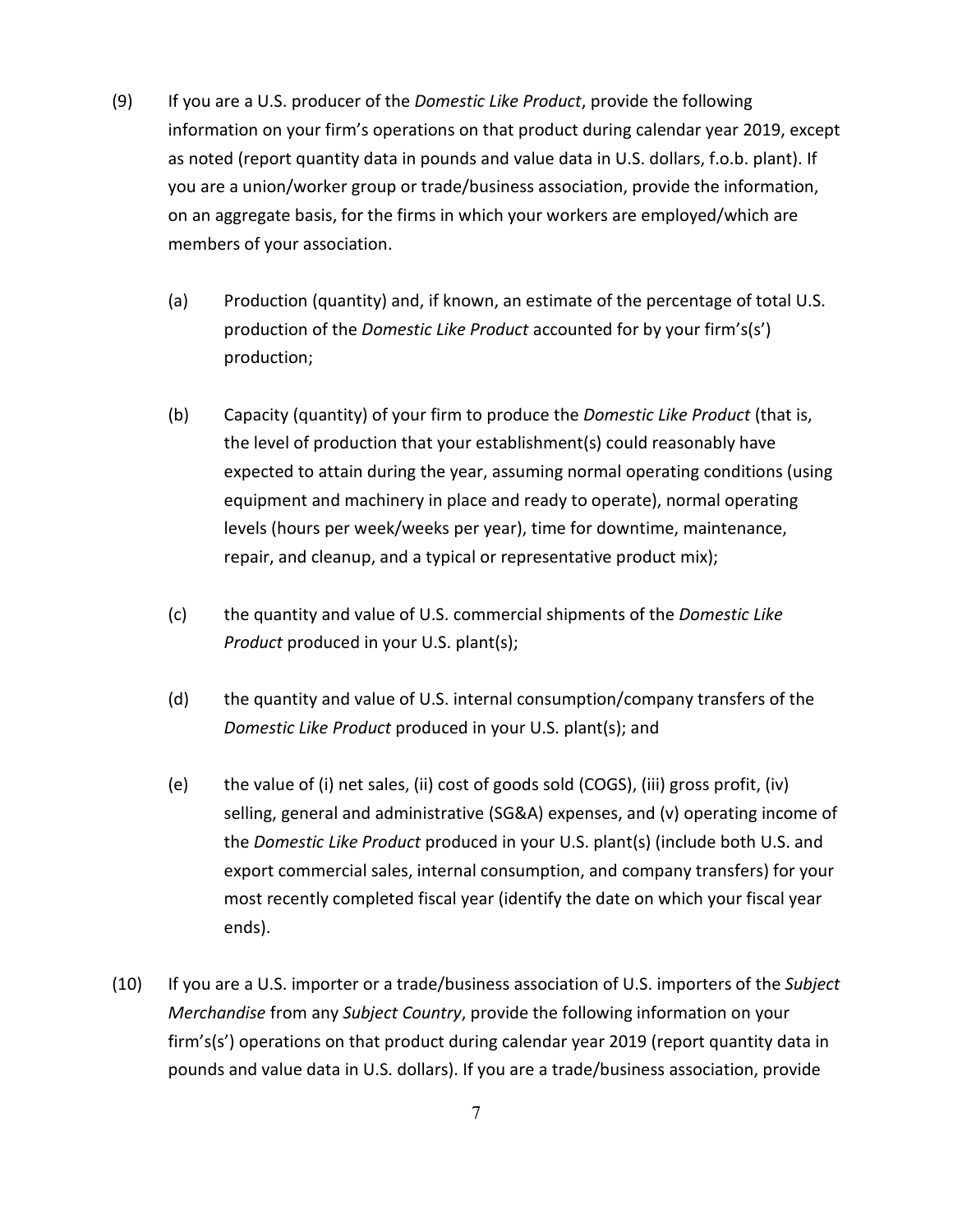the information, on an aggregate basis, for the firms which are members of your association.

- (a) The quantity and value (landed, duty-paid but not including antidumping or countervailing duties) of U.S. imports and, if known, an estimate of the percentage of total U.S. imports of *Subject Merchandise* from each *Subject Country* accounted for by your firm's(s') imports;
- (b) the quantity and value (f.o.b. U.S. port, including antidumping and/or countervailing duties) of U.S. commercial shipments of *Subject Merchandise* imported from each *Subject Country*; and
- (c) the quantity and value (f.o.b. U.S. port, including antidumping and/or countervailing duties) of U.S. internal consumption/company transfers of *Subject Merchandise* imported from each *Subject Country*.
- (11) If you are a producer, an exporter, or a trade/business association of producers or exporters of the *Subject Merchandise* in any *Subject Country*, provide the following information on your firm's(s') operations on that product during calendar year 2019 (report quantity data in pounds and value data in U.S. dollars, landed and duty-paid at the U.S. port but not including antidumping or countervailing duties). If you are a trade/business association, provide the information, on an aggregate basis, for the firms which are members of your association.
	- (a) Production (quantity) and, if known, an estimate of the percentage of total production of *Subject Merchandise* in each *Subject Country* accounted for by your firm's(s') production;
	- (b) Capacity (quantity) of your firm(s) to produce the *Subject Merchandise* in each *Subject Country* (that is, the level of production that your establishment(s) could reasonably have expected to attain during the year, assuming normal operating conditions (using equipment and machinery in place and ready to operate), normal operating levels (hours per week/weeks per year), time for downtime, maintenance, repair, and cleanup, and a typical or representative product mix); and